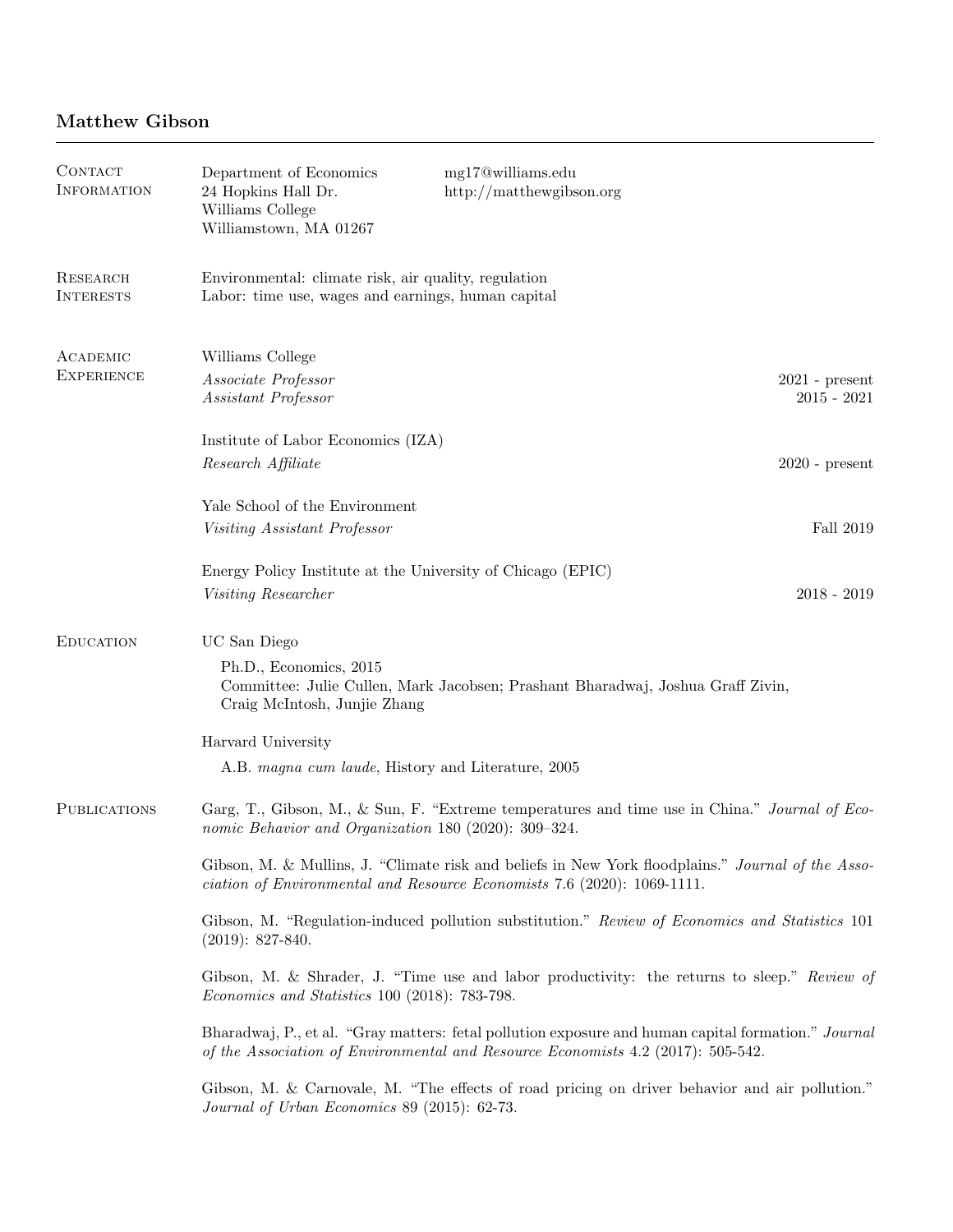Working Papers Gibson, M. "Employer market power in Silicon Valley" (2021).

Breig, Z., Gibson, M., & Shrader, J. "Why do we procrastinate? Present bias and optimism" (2021). Revision requested.

Ahmad, H., Gibson, M., Nadeem, F., Nasim, S., & Rezaee, A. "Forecasts: production, consumption, and behavioral responses" (2021).

Casey, G., Fried, S., & Gibson, M. "Understanding climate damages: consumption versus investment" (2021).

| RESEARCH IN |  |  | Gibson, M. & Shrader, J. "Television time." |
|-------------|--|--|---------------------------------------------|
| PROGRESS    |  |  |                                             |

Gibson, M. "The Copernican Principle and the survival of cities."

PROFESSIONAL **SERVICE** Journal referee: American Economic Journal: Applied Economics, American Economic Journal: Economic Policy, American Economic Review: Insights, American Journal of Health Economics, Applied Economics, Climatic Change, Economica, Economics and Human Biology, Economic Journal, Economics Letters, Environmental and Resource Economics, European Economic Review, International Journal of Sustainable Transportation, Journal of the Association of Environmental and Resource Economists, Journal of Development Economics, Journal of Economic Education, Journal of Environmental Economics and Management, Journal of Health Economics, Journal of Human Resources, Journal of Labor Economics, Journal of Policy Analysis and Management, Journal of Public Economics, Journal of Transport Economics and Policy, Journal of Transportation Engineering, Journal of Urban Economics, Labour Economics, Land Economics, Management Science, Nature Climate Change, Oxford Bulletin of Economics and Statistics, Proceedings of the National Academy of Sciences, Production and Operations Management, Quarterly Journal of Economics, Regional Science and Urban Economics, Review of Economics and Statistics, Transportation Research Part A, Transportation Research Part B, Transportation Research Part D

> Grant reviewer: National Science Foundation, Social Sciences & Humanities Research Council (Canada), South Asian Network for Development and Environmental Economics

> Other service: AERE Mentoring Committee; Program Committee, LAC Public and Labor Economics Conference

Departmental & College Service 2020-2022: Campus Environmental Advisory Committee, Promoting Inclusion in Economic Research Organizing Committee 2017-2018: Women in Economic Research Organizing Committee, Advisory Committee on Shareholder Responsibility 2016-2017: Women in Economic Research Organizing Committee; Advisory Committee on Shareholder Responsibility; brown bag lunch organizer (summer); Student Experience Subcommittee, department self-study

|          | acparentene son seaav                                                                |  |
|----------|--------------------------------------------------------------------------------------|--|
|          |                                                                                      |  |
| GRANTS & | 2021: STEG Small Research Grant, WCEG Grant                                          |  |
| AWARDS   | 2020: Upjohn Institute Early Career Research Award                                   |  |
|          | 2018: Lincoln Institute Scholar, Hellman Fellowship, IGC/DfID Research Grant (co-PI) |  |
|          | 2015: J-PAL Governance Initiative Travel Grant (co-PI)                               |  |
|          | 2014: Clive Granger Fellowship, EmPac Research Grant (PI), UCSD                      |  |
|          | 2005: Carnegie Junior Fellowship                                                     |  |
|          | $0.005$ , $D1$ : $D-1$ , $V-1$ , $U-1$ , $U-1$ , $U-1$ , $U-1$                       |  |

- 2005: Phi Beta Kappa, Harvard University
- 2001: Jacob Wendell Prize, Harvard University